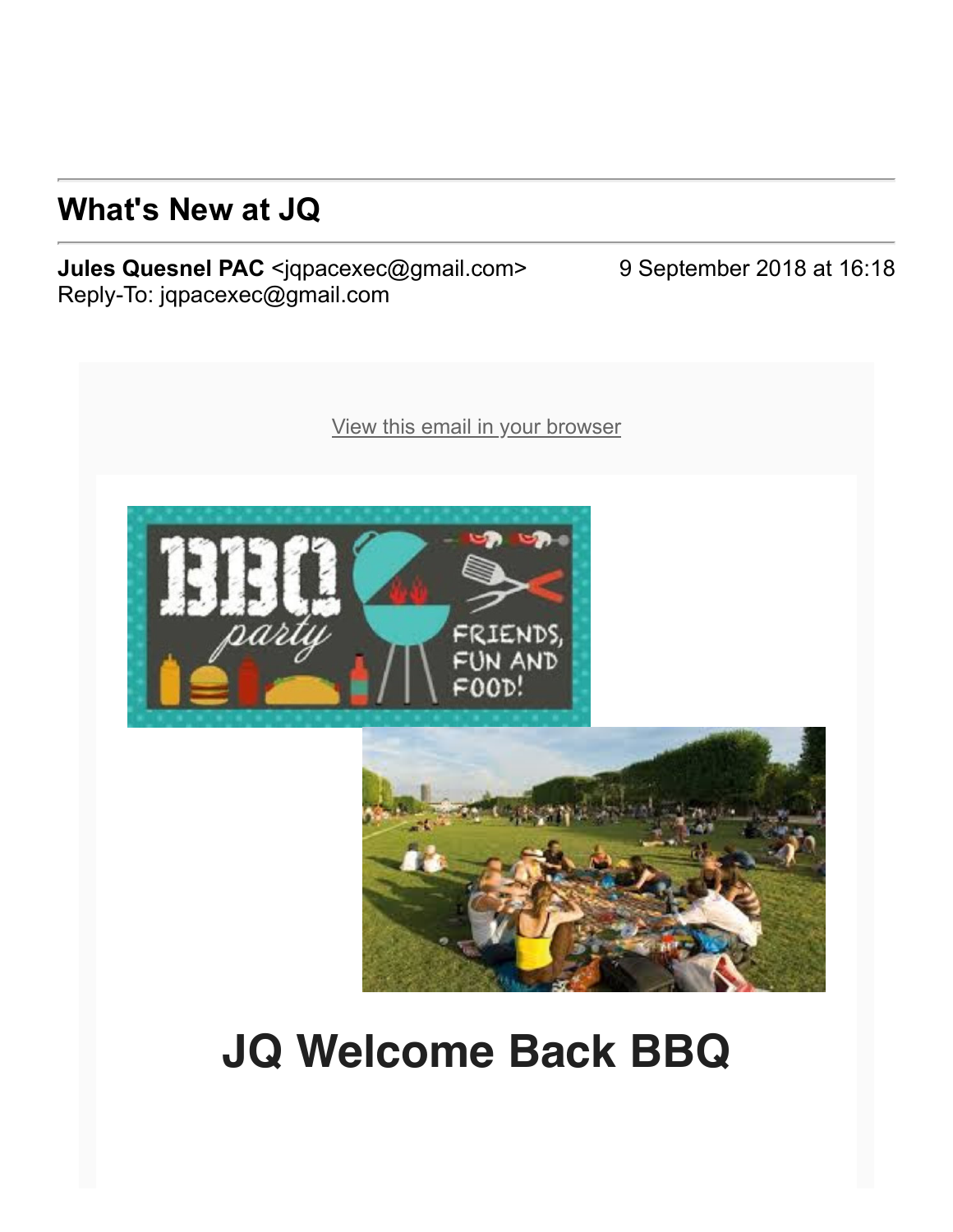## **Friday, September 14th 3-6pm JQ Field Rain or Shine!**

**JQ PAC would like to officially welcome you back with a FREE JQ family fun afternoon.** 

**We have fun games for a range of ages: Hungry Hippo Chow Down, Hamster Ball Race a Jumbo ball toss and the super large Provident Slide.**

**Please bring a picnic blanket/chairs, plates, utensils, cups and settle in for a catch up evening while the kids amuse themselves!**

**PLUS the grade 7's have kindly organized to cook gourmet meals for us! Merci Beaucoup!!**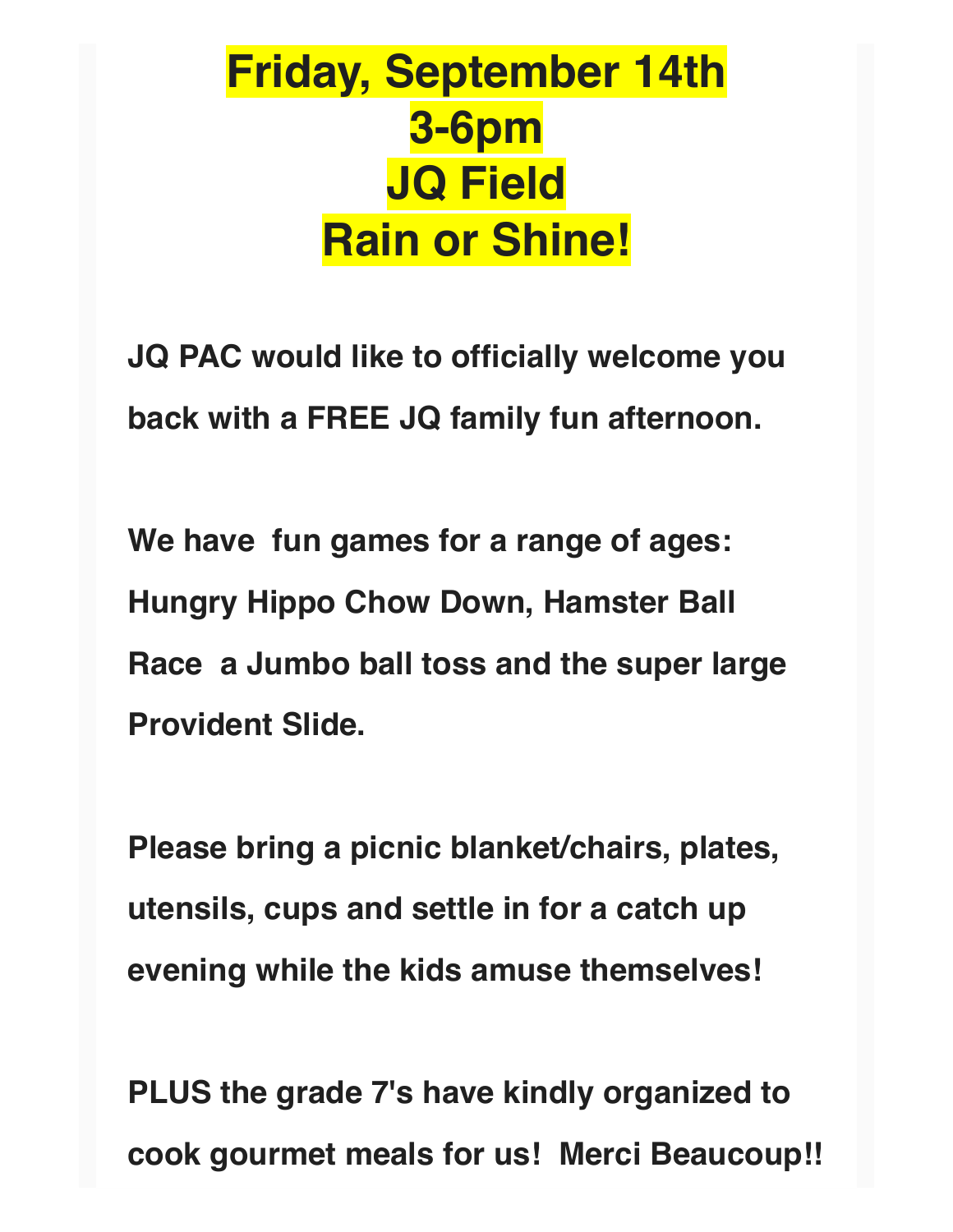**They are asking that meals be pre-ordered so they have enough for everyone. Here is more information and the link to pre-order. Deadline to order is Wednesday September 12th.** 

**Please contact Corinne Taylor with any BBQ questions:** [http://corinne.taylor@shaw.ca](https://julesquesnelpac.us3.list-manage.com/track/click?u=a8e7c9494cc165c2c2cca7d75&id=32a78cf2c7&e=a76be064ee) In the event of rain, we will move into the gym.

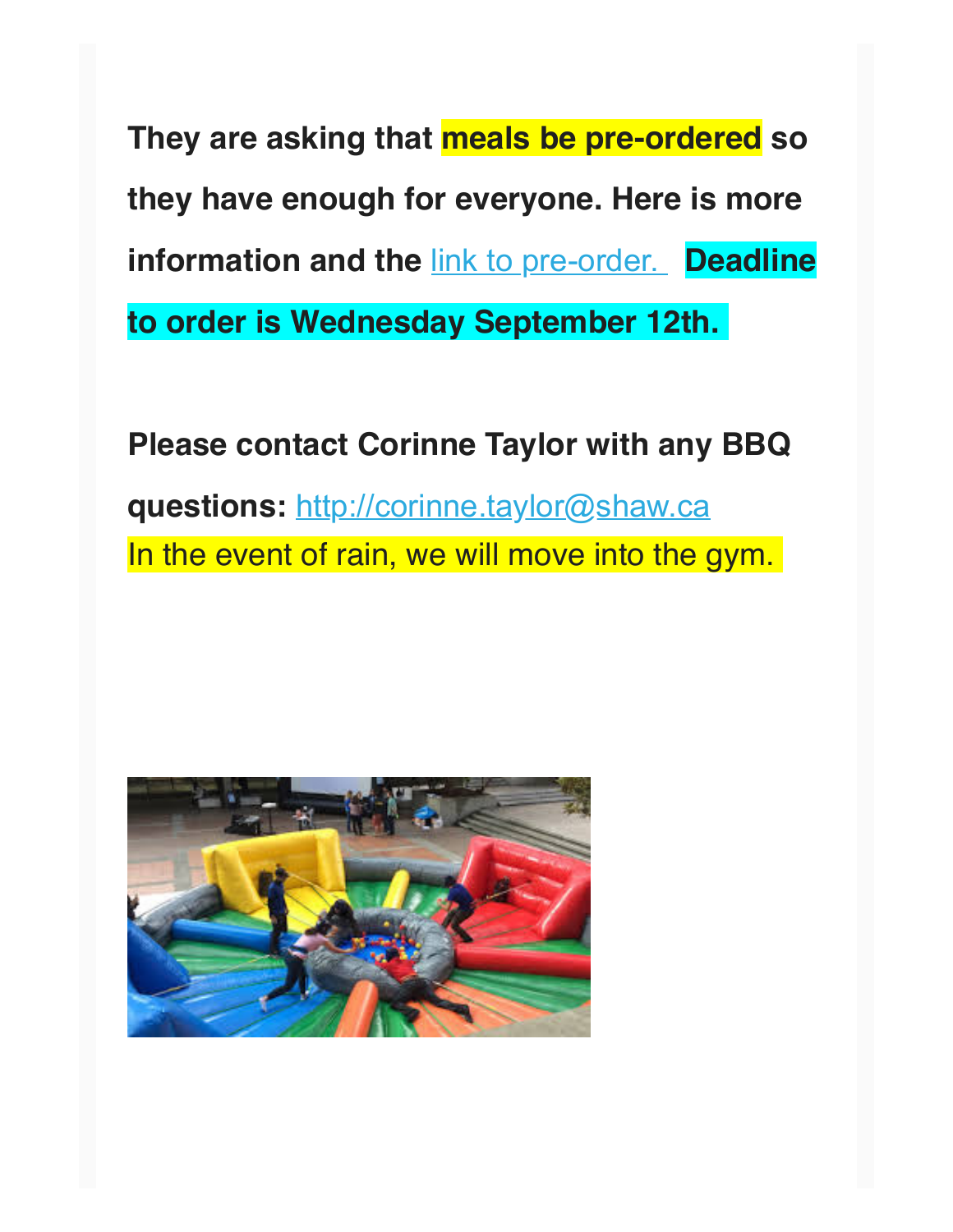

*Copyright © 2018 JQ Parent Advisory Council, All rights reserved.* You are receiving this email as a member of the Ecole Jules Quesnel